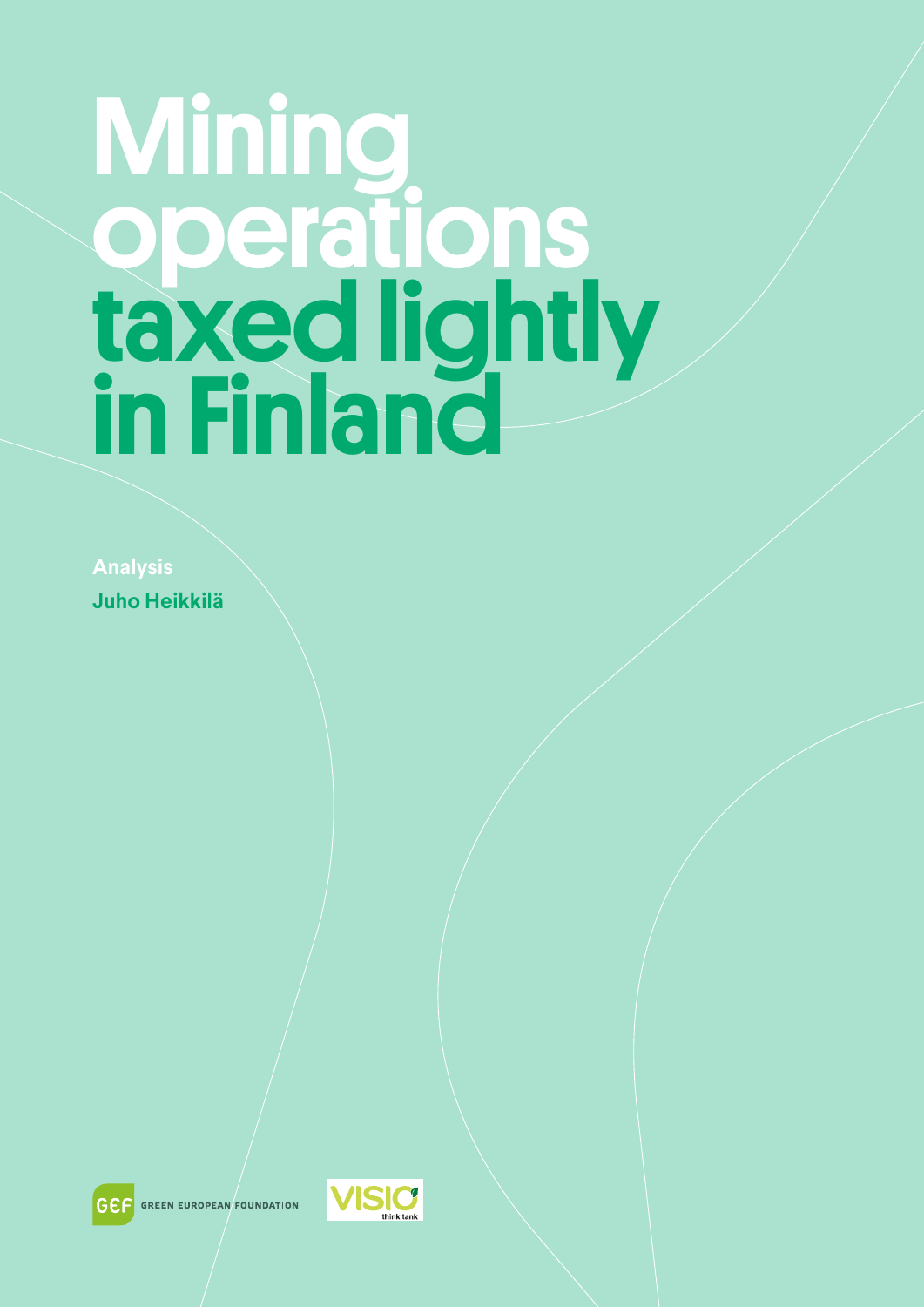## Mining operations taxed lightly in Finland

#### **April 2021**

As part of the Green European Foundation's 'Metals for a green and digital Europe' transnational project, we are spotlighting the needs of the EU to examine and adjust its supply and use of metals.

While the energy from the sun and wind is nearly infinite, the resources we need to capture this energy are not. Solar panels, wind turbines, batteries and power cables all contain metals, which are not always sourced sustainably. With both the energy transition and the digital transition high on the EU agenda, it is crucial we start looking at how to green our metals.

The initiative for reforming the Finnish Mining Act started with Finnish Parliament's ratification of the EU-Canada Comprehensive Economic and Trade Agreement (CETA) in 2018. The proposal on the reform, originally intended to be submitted to Parliament in December 2020, has now been postponed by a year as the Ministry chose to include an instrument for the comparison of interests in the reform just as the working group was about to finish its work. Juho Heikkilä, student of Economics and Environmental Economics, explains the background of the reform, examines the content of the draft and offers suggestions for its improvement.

## 1. CETA impacts the need for reform

This year, the Ministry of Economic Affairs and Employment of Finland has been preparing a proposal for a new Mining Act. The initiative for reforming the Act started with Parliament's ratification of the EU-Canada Comprehensive Economic and Trade Agreement (CETA) in 2018. The agreement included investment protection, meaning that international corporations may sue a contracting state if they consider their financial interests to have been infringed. Changes in environmental legislation may be considered to be sufficient grounds for citing infringement.

As about 50% of multinationally operating mining companies [have](https://www.vihrealanka.fi/juttu/kaivoslakia-lobannut-lakifirma-kaivoslakia-selvitt%C3%A4m%C3%A4ss%C3%A4-%E2%80%93-suomi-valmistautuu-ceta-sopimukseen) their headquarters in Canada, the implications of the CETA play a vital role. In fact, Parliament ratified the CETA with the prerequisite that the evaluation for reforming the Mining Act is launched [immediately](https://www.eduskunta.fi/FI/vaski/EduskunnanVastaus/Documents/EV_41+2018.pdf).

The road from Parliament's decision to the reform of the Mining Act has not been easy. The Ministry of Economic Affairs and Employment commissioned Borenius Attorneys to analyse the need for the Mining Act reform. In his [decision](https://www.okv.fi/media/filer_public/f9/d8/f9d87bb0-2fd4-4157-a140-ed1a25657f26/okv_536_1_2019.pdf), submitted on 12 December 2019, the Chancellor of Justice considered the procedure to be problematic and described it as "apt to cause outsiders to suspect the neutrality of official activities".

#### **VISIO** Juho Heikkilä

Juho Heikkilä is a member of the Federation of Green Youth and Students hailing from Espoo. He studies Economics at Aalto University and Environmental Economics at the University of Helsinki.

Translation: Mea Raitakari, Mean Käännöspalvelu



Visit our website to find out more:



i

j

Follow our social media to stay informed about our latest activities and events taking place all over Europe





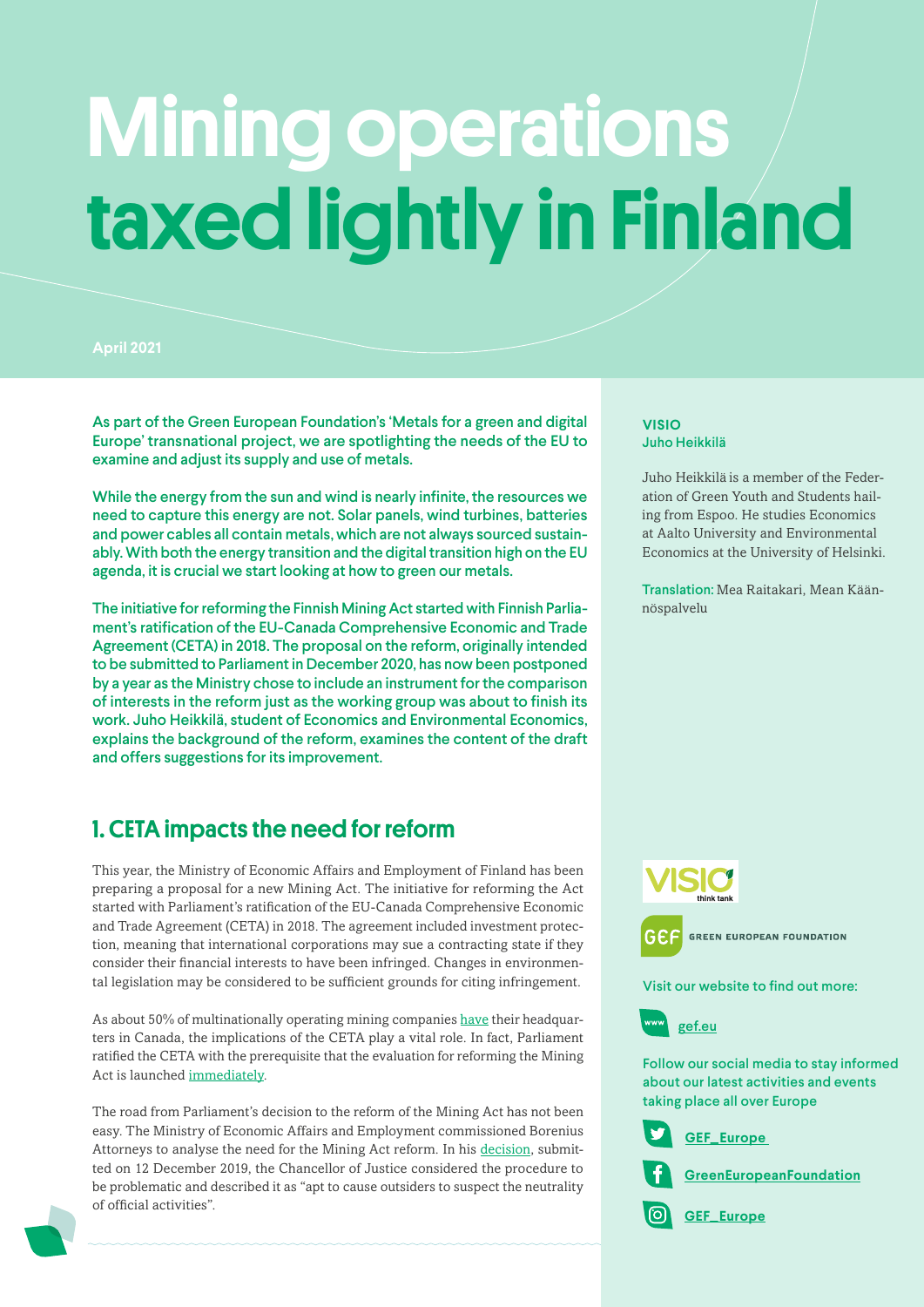The factors causing suspicion included the fact that the clientele of Borenius Attorneys included several mining companies and that the company [reported](https://www.vihrealanka.fi/juttu/kaivoslakia-lobannut-lakifirma-kaivoslakia-selvitt%C3%A4m%C3%A4ss%C3%A4-%E2%80%93-suomi-valmistautuu-ceta-sopimukseen) lobbying for the previous Mining Act to Parliament in cooperation with FinnMin (Finnish Mining Association).

The communications of the Ministry of Economic Affairs and Employment were also lacking. The commissioned analysis was not published or announced on the Ministry's website. Even Members of Parliament had to specifically request the analysis. The document is supposed to be public and authorities are required to comply with the obligation to provide information as stipulated in the Finnish Act on the Openness of Government Activities.

### 2. Finland gains an indirect benefit from the mining industry

Determining the ownership of ore resources is one of the most fundamental parts of mining legislation. There are three principles for this. According to the first, so-called concession principle, ore resources are owned by the state. According to the second principle, the ownership of ore resources is connected to land ownership, whereas the third follows the claiming system used in Finland.

In the claiming system, ore resources are initially owned by no one. The party who first claims the deposit becomes the owner of the ore resources. This "finders keepers" principle is quite rare on the global scale. In the Anglosphere, countries generally follow the principle that any ore resources belong to the state. While the claiming principle might bring to mind the history of the US, it has actually been waived by all the states except [Texas.](https://www.hs.fi/mielipide/art-2000002529842.html) The principle may be considered a value judgement as today's Finland is more appealing to the mining industry, possibly at the expense of future appeal.

For clarity, we probably need to address some of the basic terminology. *Prospecting* refers to surveying and small-scale sampling. At this point, the prospector can apply for a *reservation*, in other words a privilege to apply for an exploration permit. *Exploration* uses larger-scale means, such as exploratory excavation and deep boring that can be carried out under an exploration permit. The *mining permit* applied for after this entitles the prospector to carry out mining operations.

Finland has made a conscious value judgement in the way in which Finnish society benefits from the mining industry. The industry provides jobs and mining companies pay corporation tax, but we do not have an actual "mining tax". Prospectors in Finland pay a small excavation fee to the landowners, amounting to 0.15% of the value of the excavated ore. In addition, the annual [exploration fee](https://www.maaseuduntulevaisuus.fi/talous/artikkeli-1.361309) paid to the landowners amounts to EUR 20–50 per hectare. In terms of compensation to landowners, Finland forms an international [exception](https://www.hs.fi/mielipide/art-2000002559245.html), together with Sweden and the US. In combination with the claiming system, this can be considered to be a generous arrangement for the mining industry.

### 3. Objectives and activities of the working group

The primary objective of the proposed reform, in line with the programme of Sanna Marin's Government ([composition](https://en.wikipedia.org/wiki/Marin_Cabinet)), is to improve environmental protection in the mining industry. The proposed reform also includes sections designed to improve local acceptability. The proposal for the new Mining Act does not include major changes in terms of principles, but the comparison of interests included in the middle of the process clarifies the emphasis of various values when deciding on permits related to mining operations.

The comparison of interests examines the benefits and disadvantages produced by mining operations. According to the comparison, a permit can be granted for a mining project if the benefits of the mine considerably exceed the losses resulting from it. The current Mining Act already includes references to such policies, which means that the inclusion of the comparison in the Act will clarify the current situation. How various levels of benefits and disadvantages can be made comparable in such a framework and which authority should be given the right to carry out the comparison of interests remains to be seen.

The work on the Mining Act reform began in February 2020 with the establishment of the [working group](https://tem.fi/en/-/tyoryhma-tukemaan-kaivoslain-uudistamista). Stakeholders inside and outside the working group, such as nature conservation organisations, the Central Union of Agricultural Producers and Forest Owners, the Sámi Parliament and various local civic movements, have [expressed their reser](https://www.hs.fi/mielipide/art-2000006619284.html)[vations](https://www.hs.fi/mielipide/art-2000006619284.html) about the Mining Act reform.

The majority of the criticism has been directed at the insufficiency of the proposed reform. For example, the merely draft [proposes](https://tem.fi/documents/1410877/42133129/Hallituksen+esitys+eduskunnalle+kaivoslain+muuttamisesta+20201016.pdf/c23df59f-439f-bea8-3884-5151d589f5a8/Hallituksen+esitys+eduskunnalle+kaivoslain+muuttamisesta+20201016.pdf?t=1603455027588) a right of appeal for the Sámi Parliament when the mine reservation is located in the Sámi homeland. The Sámi are not gaining any real decision-making power over mining issues in their homeland.

While the issues concerning the rights of the Sámi exceed far beyond mining operations, guaranteeing the rights of the Sámi as native people in their homeland ultimately calls for decision-making power instead of a mere right of appeal.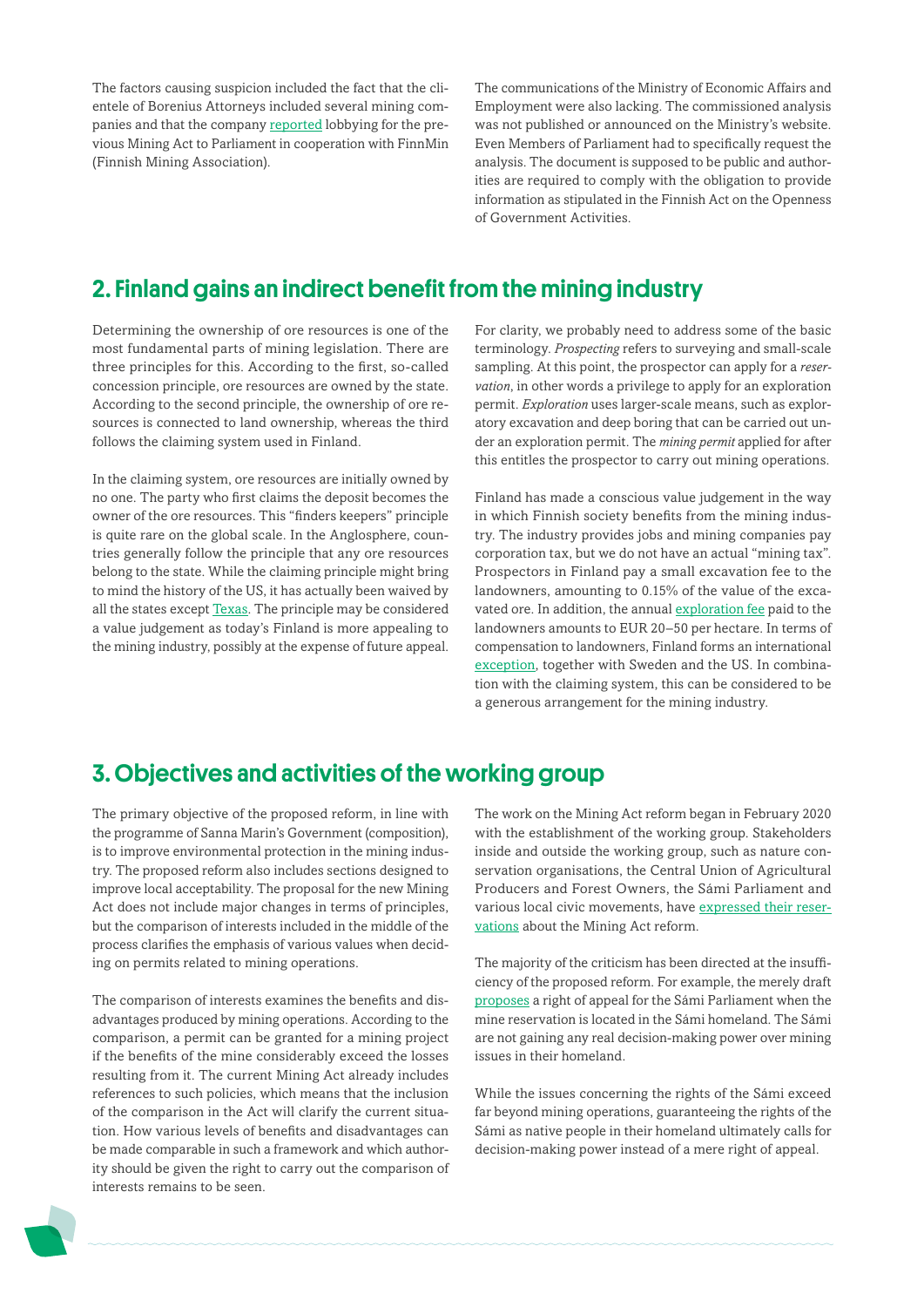Appeals about land use planning approved at a municipal level to enable mining operations are not enough to secure the Sámi's right to their homeland. Even the comparison of interests carries the risk that financial benefits are considered to be a more important factor.

The Central Union of Agricultural Producers and Forest Owners, in turn, is dissatisfied with the small compensations to landowners and what the Union feels is excessively [liberal granting](https://www.hs.fi/mielipide/art-2000006619284.html) of reservations. As the claiming principle is likely to remain in force, any improvements to the status of the landowners must be through increases in the excavation and/or exploration fee.

On 22 October, Minister of Economic Affairs Mika Lintilä announced that the Mining Act reform [will be delayed](https://www.satakunnankansa.fi/kotimaa/art-2000007079478.html) considerably from its original schedule. According to the original plan, the proposal for the new Mining Act would have been submitted to Parliament in December 2020. Lintilä reported the inclusion of the comparison of interests as one of the reasons for the delay. According to the new timetable, the proposal will be submitted to Parliament in late 2021 or early 2022.

#### 4. The Mining Act and the environment

Some of the conservation areas in Finland are located in areas that are of interest to prospectors. Most of the existing conservation areas in Finland are included in the Natura 2000 network of the EU. Exploration is allowed under certain preconditions in the area of the Natura 2000 network, as well as in other conservation areas. It must be noted that the permit processes are slightly more lenient in the Natura 2000 areas. To put it in extremely simplified terms, the granting of an exploration and mining permit is possible if the operations do not considerably impair the natural values of the area. Should the operations considerably impair the natural values, the mining permit can be granted on the basis of public interest upon a Government decision.

In terms of environmental protection, the changes to the collateral arrangements of mining operations proposed in the draft are a step in the right direction. The measures covered by collaterals in the event of the operator's insolvency are defined more clearly in the draft. However, successful implementation depends on more detailed provisions on calculating the collaterals as issued by the Government. The permit authorities, in turn, will be responsible for [increasing the](https://tem.fi/documents/1410877/42133129/Hallituksen+esitys+eduskunnalle+kaivoslain+muuttamisesta+20201016.pdf/c23df59f-439f-bea8-3884-5151d589f5a8/Hallituksen+esitys+eduskunnalle+kaivoslain+muuttamisesta+20201016.pdf?t=1603455027588)  [collaterals](https://tem.fi/documents/1410877/42133129/Hallituksen+esitys+eduskunnalle+kaivoslain+muuttamisesta+20201016.pdf/c23df59f-439f-bea8-3884-5151d589f5a8/Hallituksen+esitys+eduskunnalle+kaivoslain+muuttamisesta+20201016.pdf?t=1603455027588) if the extent of the mining operations is changed after granting the permit. Moreover, the collaterals referred to in the Mining Act only cover costs resulting from the termination of the mine. The compensation procedures for other environmental damages are currently discussed in the [TOVA legislative project](https://valtioneuvosto.fi/hanke?tunnus=YM033:00/2019) of the Ministry of the Environment.

As it is, initiating mining operations in a conservation area is very unlikely, as the considerable impairment of the natural values would seem inevitable, whereupon the authorities would not grant the permit. However, reservations are made in and out of conservation areas perhaps a little too frequently, which causes constant uncertainty. This shortcoming could be corrected by categorically excluding conservation areas from potential mining activities. Any real damage to the mining industry would likely remain small, as there are no mining activities in conservation areas at the moment.

### 5. Tax revenues leave much to be desired

The amount of the aforementioned excavation fee can be put into perspective by noting that in [Australia](https://www.hs.fi/politiikka/art-2000005949676.html), for example, the compensations set by state governments amount to about 2.5–10% of the value of the excavated ore. This type of royalty would probably be viable in Finland as well. At the moment of writing this article, the VATT Institute for Economic Research, the Finnish Environment Institute and KPMG Oy are working on a [study](https://tietokayttoon.fi/-/kaivosveron-vaihtoehdot-ja-vaikutukset-taxmine-) on the impact of various types of tax, among other things. The study is supposed to be completed in April 2021 and may influence the Mining Act reform.

Finland is estimated to be the [second](https://www.fraserinstitute.org/sites/default/files/annual-survey-of-mining-companies-2019-execsum.pdf) most attractive location for mining companies in the world, after Western Australia. Finland's assets include a stable political environment, a trained workforce, high-quality infrastructure and an extensive, readily available corpus of geological data.

The corpus decreases the costs of the mining industry, as producing a corpus as extensive as the one available would cost [approximately](https://vnk.fi/-/selvitys-suomen-laaja-geotietoaineisto-on-hyodyksi-alueiden-suunnittelussa) EUR 1.3 billion.

Moreover, the total Finnish tax rate of mining companies operating in Finland is exceptionally [low.](https://www.mattiylonen.fi/?p=293) The corporation taxes and royalties paid by profitable mining companies engaged in significant metallic mineral mining operations in Finland between 2015 and 2017, for example, amounted to about 4.3% of their combined business result. The International Council on Mining and Metals (ICMM) has [estimated](https://www.icmm.com/en-gb/research/social-performance/tax-2-2020) that, globally, the total tax rate for their member companies amounted to 39% between 2013 and 2019. The realised low corporation tax rate of the Finnish mining industry is based on completely legal tax planning.